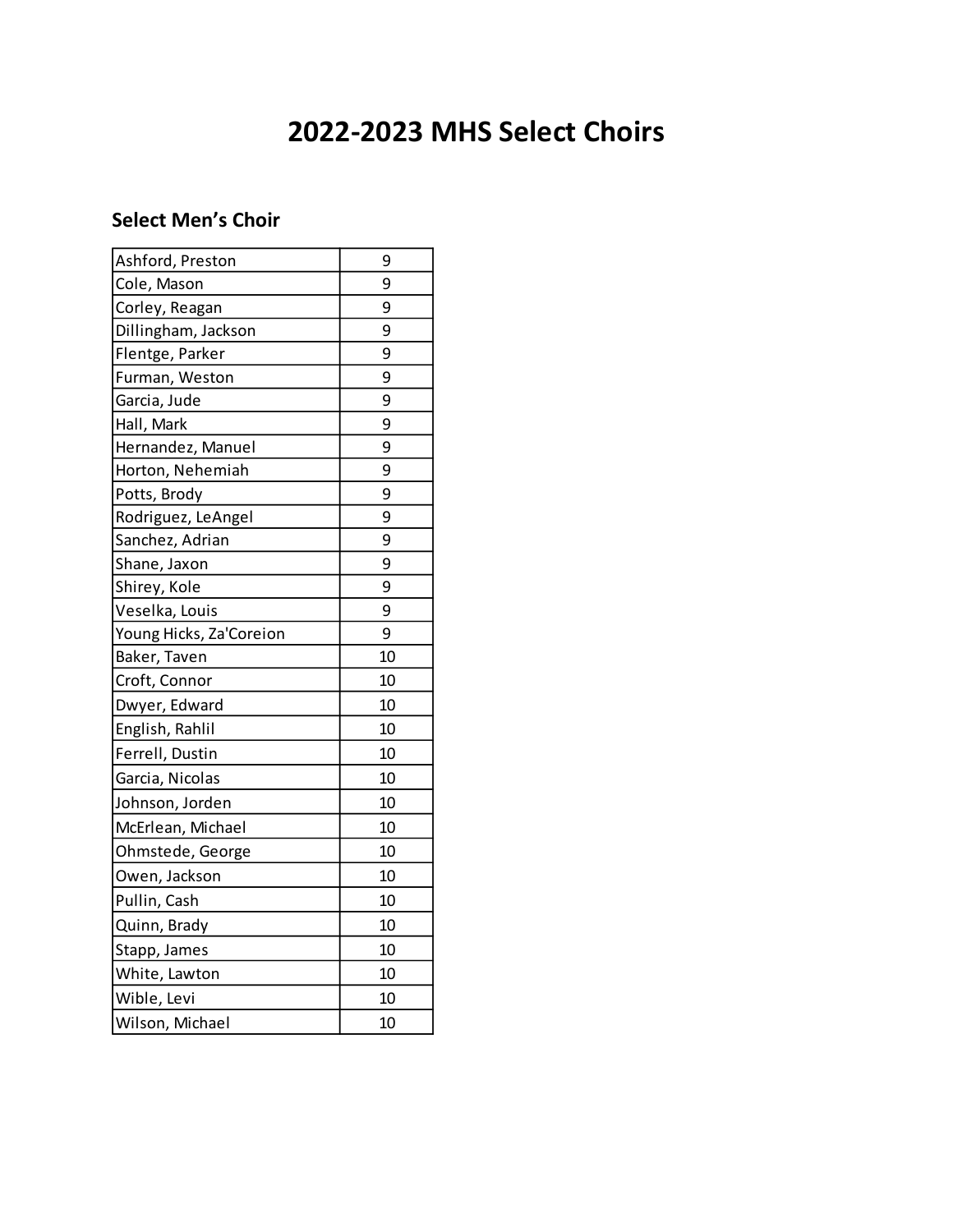#### **Select Women's Choir**

| Agado, Amy                | 10 |
|---------------------------|----|
| Atkinson, Ellie           | 10 |
| Baish, Mollie             | 10 |
| Black, Kassidi            | 10 |
| Bustamante Garcia, Ximena | 10 |
| Daniel, Samantha          | 10 |
| Davison, Stella           | 10 |
| Delk, Rachel              | 10 |
| Denman, Madeleine         | 10 |
| Echols, Hallie            | 10 |
| Follis, Madison           | 10 |
| Gonzalez Alanis, Gabriela | 10 |
| Hardaway, Catheryn        | 10 |
| Harris, Abigail           | 10 |
| Hipp, Jordan              | 10 |
| Holder, Hailey-Jane       | 10 |
| Maddison, Emree           | 10 |
| Malone, Avery             | 10 |
| Mata, Sofia               | 10 |
| Odajima, Katelyn          | 10 |
| Rimlinger, Brooke         | 10 |
| Rose, Hannah              | 10 |
| Ryan, Haylee              | 10 |
| Smith, Emma               | 10 |
| Templin, Daphne           | 10 |
| Washington, Kourtney      | 10 |
| Ybarra, Aryana            | 10 |
| Armstrong, Betsy          | 9  |
| Bowden, Lily              | 9  |
| Brodie, Madison           | 9  |
| Campbell, Meagan          | 9  |
| Capelle, Angella          | 9  |
| Carpenter, Holly          | 9  |
| Carron, Eliana            | 9  |
| Castillo, Arianna         | 9  |
| Cherry, Millicent         | 9  |
| Collins, Charis           | 9  |
| Cook, Campbell            | 9  |
| Dubois, Cynthia           | 9  |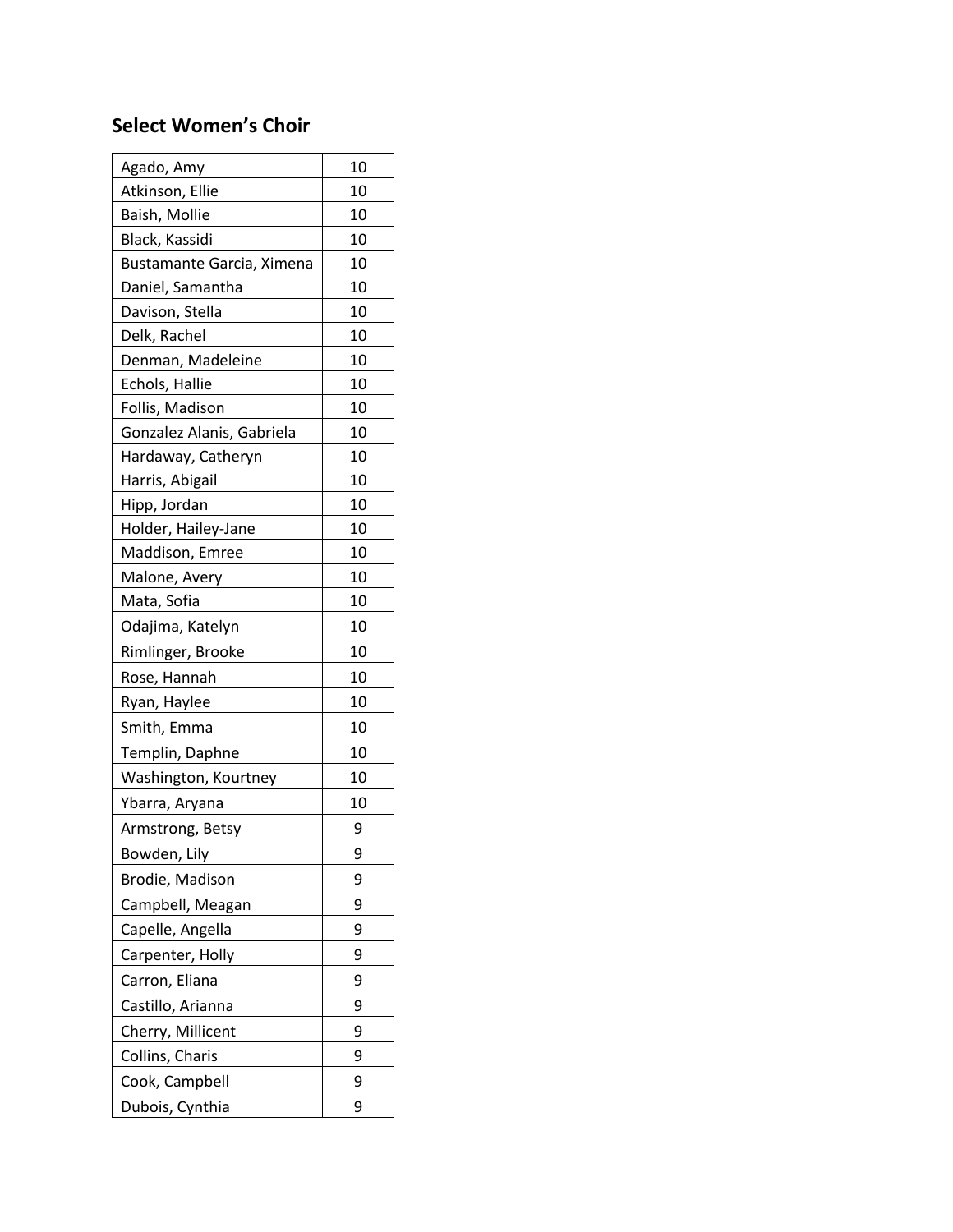| Eggleston, Elizabeth | 9 |
|----------------------|---|
| Graeber, Emma        | 9 |
| Granger, Kaitlyn     | 9 |
| Grimes, Kaitlyn      | 9 |
| Hubbard, Avery       | 9 |
| Linstrom, Hannah     | 9 |
| Matson, Sarah        | 9 |
| Mattie, Meredith     | 9 |
| McKeever, Clara      | 9 |
| Odle, Meredith       | 9 |
| Orta, Miley          | 9 |
| Owens, Layla         | 9 |
| Partin, Katie        | 9 |
| Patrick, Grace       | 9 |
| Pham, Vivian         | 9 |
| Taylor, Sophia       | 9 |
| Trinh, Angelin       | 9 |
| Vasquez, Gisselle    | 9 |
| White, Mackenzie     | 9 |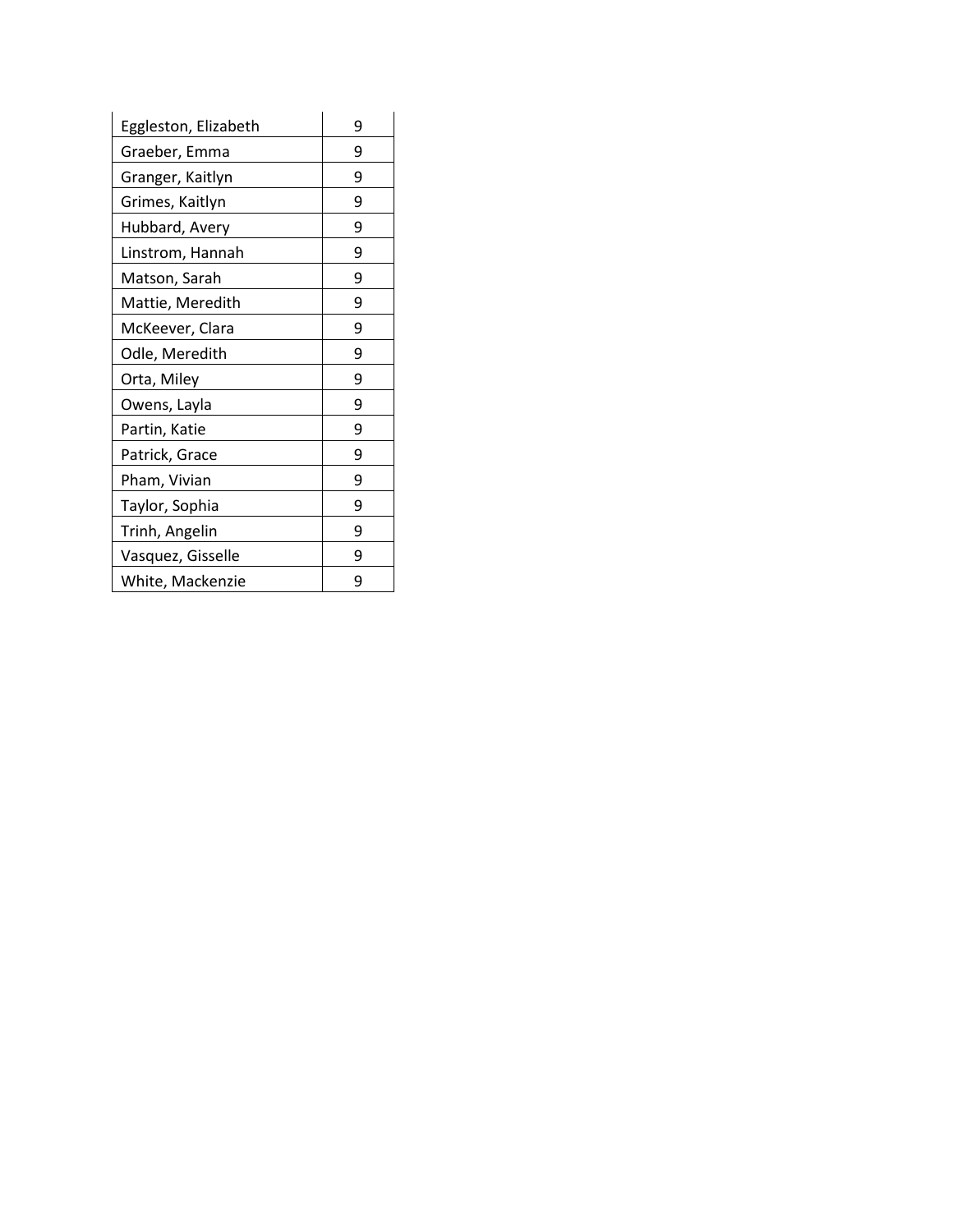### **Meistersingers**

| Beck, Asher        | 10 |
|--------------------|----|
| Conaway, Samuel    | 10 |
| Brewer, Kaleb      | 11 |
| Castle, Clayton    | 11 |
| Christian, Ethan   | 11 |
| Curtiss, Heather   | 11 |
| Davis, Morgan      | 11 |
| Duong, Stacy       | 11 |
| Gomez, Jocabed     | 11 |
| Goss, Emily        | 11 |
| Greathouse, Emily  | 11 |
| Grosz, Ella Kate   | 11 |
| Gulley, Mia        | 11 |
| Harris, Cole       | 11 |
| Haygood, Addison   | 11 |
| Holdman, Sierra    | 11 |
| Ingram, Ivy        | 11 |
| Jackson, Jonas     | 11 |
| Lawson, Leevi      | 11 |
| Liang, Kenny       | 11 |
| London, Gechairi   | 11 |
| Lugo, Gabriel      | 11 |
| Mathis, Collin     | 11 |
| Matus, Haylee      | 11 |
| Miller, Kanon      | 11 |
| Ortiz, Savannah    | 11 |
| Singletary, Abbott | 11 |
| Smith, Jenna       | 11 |
| Steakley, Maggie   | 11 |
| Truong, Hien       | 11 |
| Wagner, Gabriela   | 11 |
| Walker, Olivia     | 11 |
| Young, Ryker       | 11 |
| Almand, Devri      | 12 |
| Armstrong, Cooper  | 12 |
| Ayers, Alissa      | 12 |
| Barbur, Eliana     | 12 |
| Chau, Calleigh     | 12 |
| Chavez, Dave       | 12 |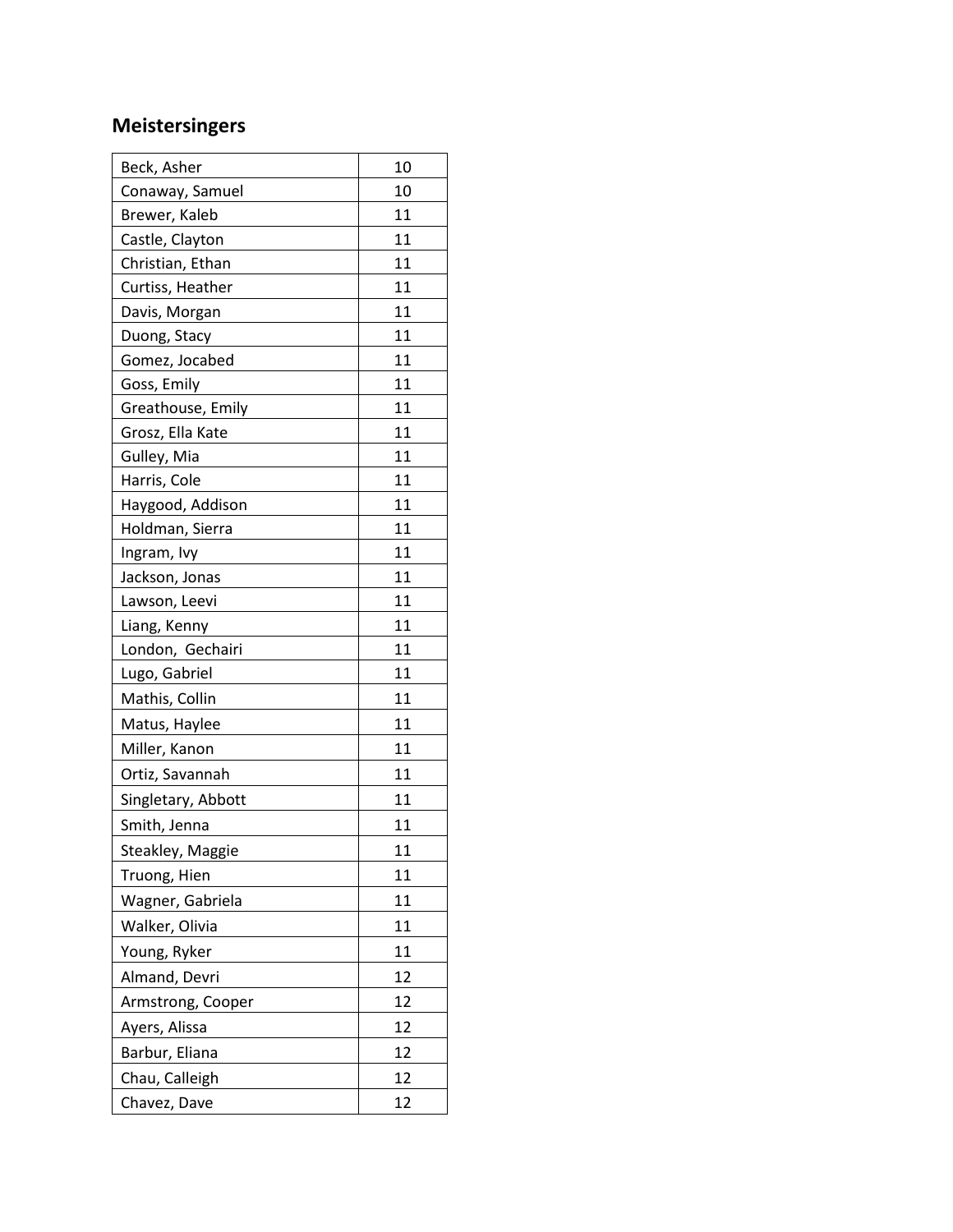| Clark, Jack         | 12 |
|---------------------|----|
| Conaway, Alex       | 12 |
| Dayringer, Shelby   | 12 |
| Doss, Noah          | 12 |
| Dunn, Josh          | 12 |
| Ellis, Elian        | 12 |
| Evans, Ryann        | 12 |
| Fischer, Jackson    | 12 |
| Greener, Madeline   | 12 |
| Hendon, Jaxson      | 12 |
| Holden, Leah        | 12 |
| Joseph, Andrew      | 12 |
| Loomis, Susan       | 12 |
| McKeever, Zoe       | 12 |
| McNair, Karter      | 12 |
| Medlock, Tatum      | 12 |
| Meldrum, Toby       | 12 |
| Melton, Ethan       | 12 |
| Montemayor, Alyssa  | 12 |
| Moore, Jace         | 12 |
| Morphis, Garrett    | 12 |
| Myers, Lauren       | 12 |
| Newman, Tristan     | 12 |
| Oyler, Katriel      | 12 |
| Pittman, JoEllen    | 12 |
| Pullin, Cade        | 12 |
| Rankin, Jaden       | 12 |
| Rodriguez, Alex     | 12 |
| Ryden, Evie         | 12 |
| Seeger, Steven      | 12 |
| Sincerney, Lauren   | 12 |
| Smith, Daria        | 12 |
| Somers, Wyatt       | 12 |
| Wilhite, RenaEvelyn | 12 |
| Witt, Aidan         | 12 |